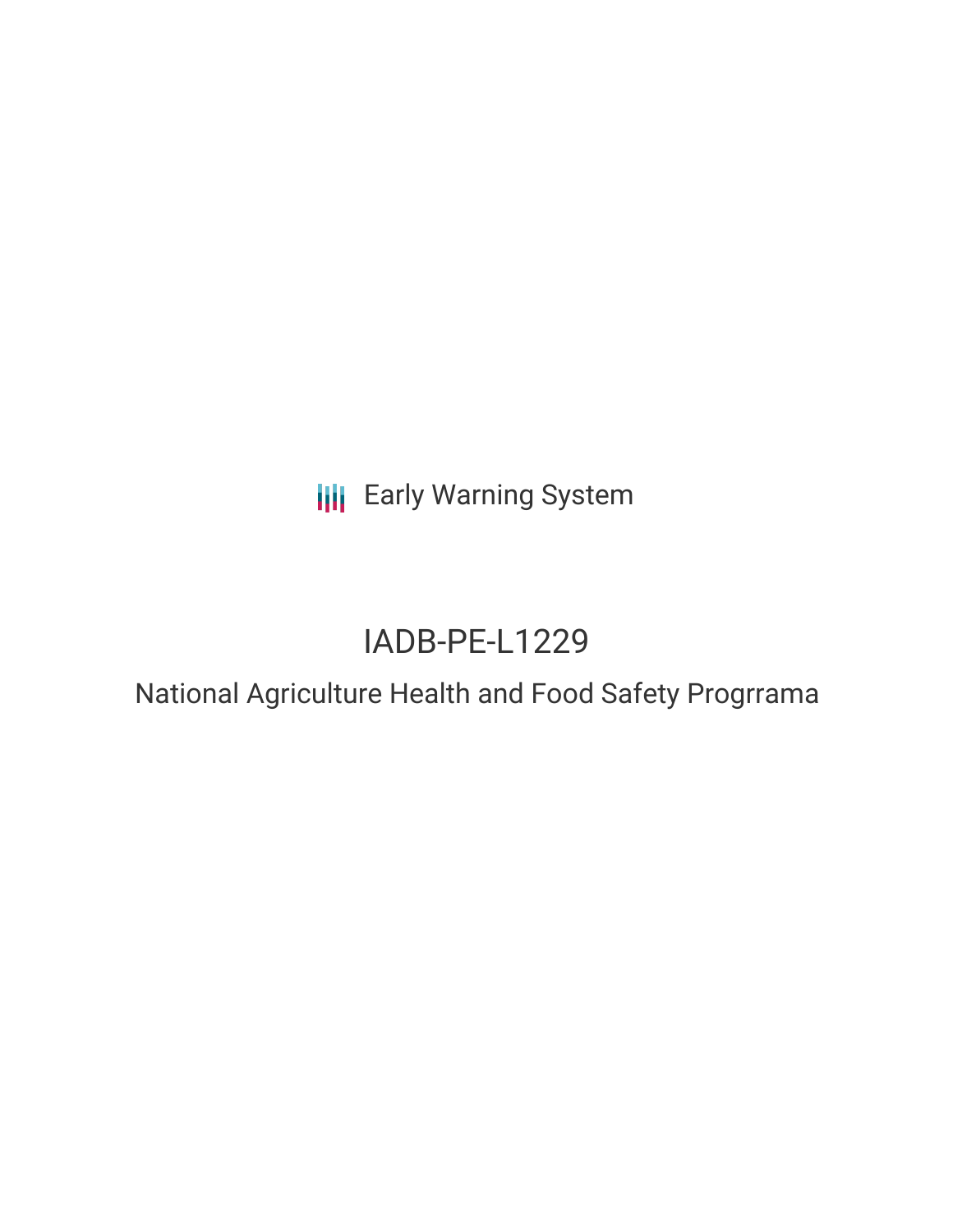

## **Quick Facts**

| <b>Countries</b>               | Peru                                   |
|--------------------------------|----------------------------------------|
| <b>Financial Institutions</b>  | Inter-American Development Bank (IADB) |
| <b>Status</b>                  | Proposed                               |
| <b>Bank Risk Rating</b>        | U                                      |
| <b>Borrower</b>                | Government of Peru                     |
| <b>Sectors</b>                 | Agriculture and Forestry               |
| <b>Investment Type(s)</b>      | Loan                                   |
| <b>Investment Amount (USD)</b> | \$100.00 million                       |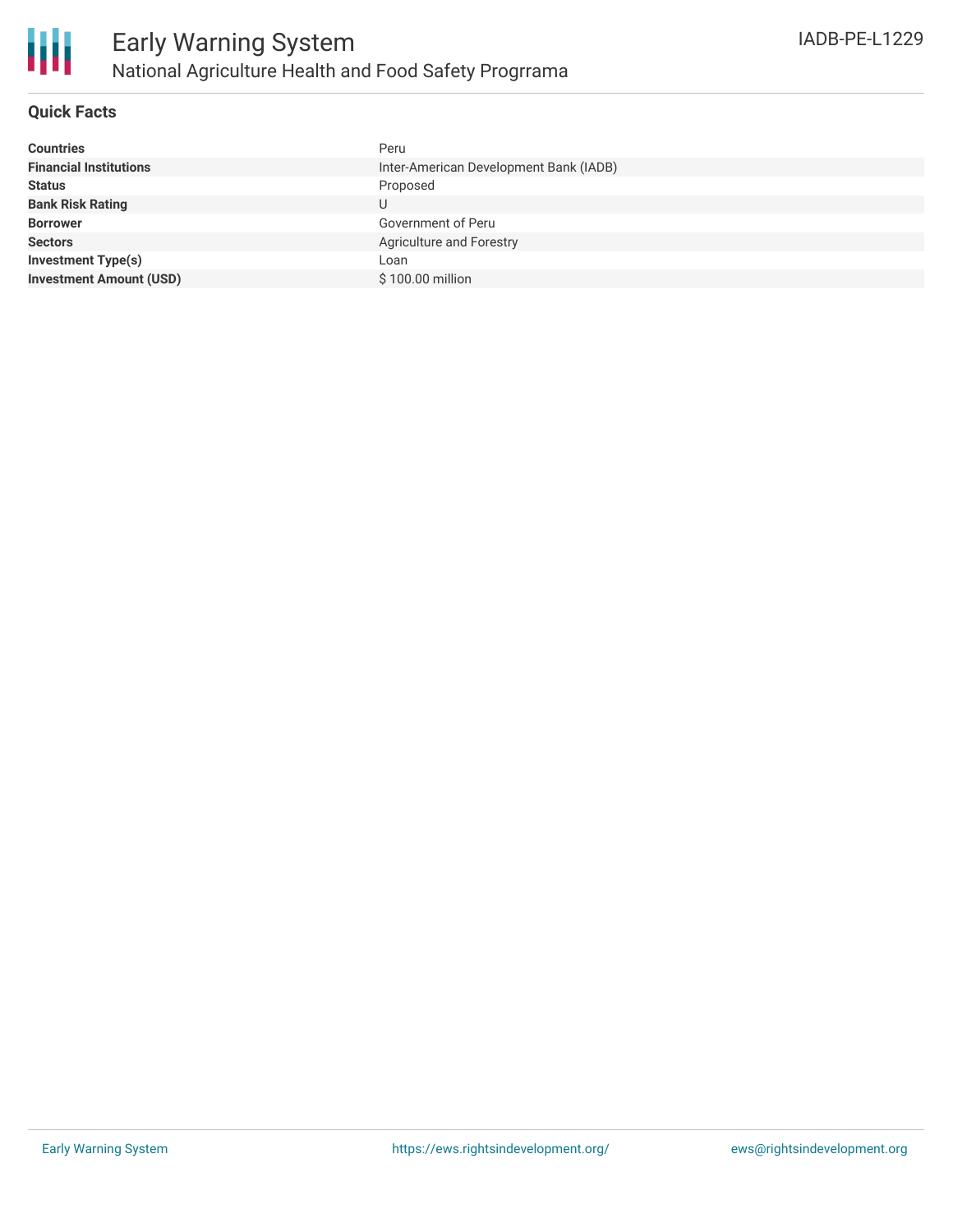

## **Project Description**

The main objective of this project is to extend the reach and strength of the agriculture health and food safety services.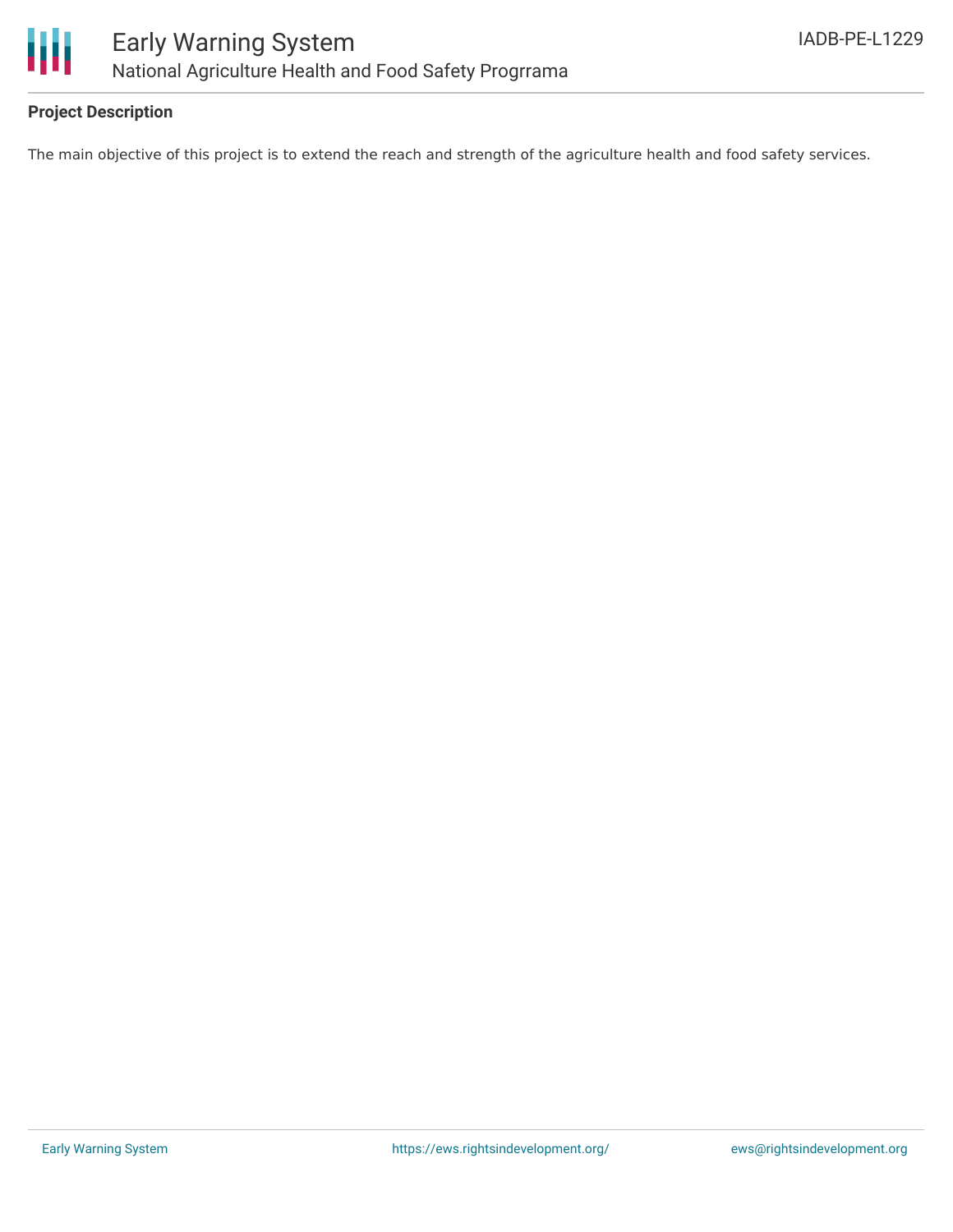

### **Investment Description**

• Inter-American Development Bank (IADB)